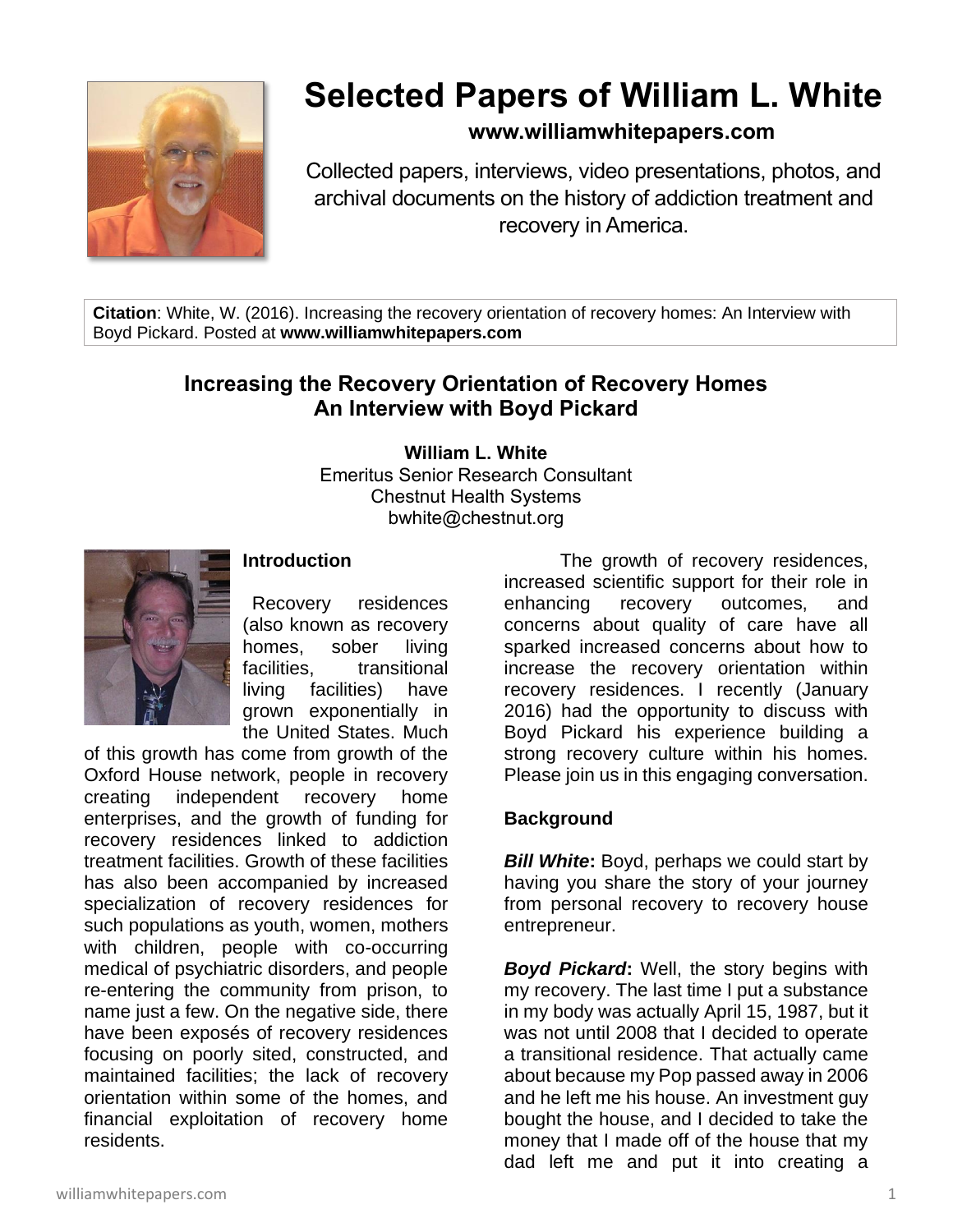transitional residence. I had been eyeing certain homes around the Raleigh area. I was specifically looking for a split entry home with an upstairs living room, dining room, kitchen, two bedrooms, and a bath and a downstairs family room, two bedrooms, a laundry room, and bathroom. I actually found one that became my first house.

My motivation in the beginning was really and truly money-oriented. (Laughs). I bought what became a five-man, low density house. My original thought was that I would attract people living in higher density houses who would prefer having a private bedroom, but people have actually come from many different situations. I've had only a few people move into my houses that had lived in another recovery home. I did talk to a guy who was in a transitional house and hired him as a House Manager by giving him a reduced rent. He and I opened that first house in March of 2008. With 20 years of recovery behind me, I wanted to give it a try. And in the beginning, it was a very monetaryoriented operation. What I learned in the first two years was that I didn't want to do it that way.

#### **Enhanced Recovery Orientation**

*Bill White***:** How did that motivation shift for you toward building a stronger recovery culture in your houses?

*Boyd Pickard***:** My early role was no more than stopping by to be part of the house meeting and collect the rent; everything else I left to the House Manager. And my admission policy was, "Do you have some money and do you have a pulse?" (laughs). "How long have you been clean? A day? Okay, come on in." Well, I sat down one day after a guy had left one of my houses because of relapse and I charted everybody who'd been in that house. Within a period of two years and three months in a five-man house, twenty people had stayed in and left that house and, of the those twenty, fourteen of them had left for negative reasons, either through relapse, being busted for a crime committed while using, or other negative reasons. Four of those twenty made lateral

moves, meaning they either moved into another recovery house or they moved back home. Out of the twenty people, I had two people who left in the most positive of circumstances in terms of their recovery stability and the housing option they were moving to. Looking at those numbers, I just didn't get a real good feeling off of it, Bill. I wanted a house that was more than just a nice place to live until their next relapse.

I decided I was going to experiment for a year with a different approach. I let go of the Manager and I took over management of the house myself. I decided I was going to hold people accountable to the recovery activity requirements. Now, we had requirements before, but nobody held anyone accountable for them. Accountability is the key. I had no clue whether that new approach would work or not, but I was committed to giving it a try for a year. If it didn't work, my plan was to shut the house down and rent it to a family. The money was not important anymore. What was important was how I felt about the product that I had. And that's when the change came.

I sat everybody down and told them what I was going to do. Two people moved out within 30 days because they didn't want to adhere to the expectation of outside meeting attendance. That was okay because I didn't want people there who don't want to actively work on their recovery. I also started screening people more carefully when they called so I could gauge their degree of motivation for recovery.

*Bill White***:** Describe the basic expectations to which residents were then held accountable?

*Boyd Pickard***:** If they didn't already have them, they were expected to get a sponsor and a home group within 30 days. They were also expected to attend the business meetings of their home group and to volunteer to do some sort of service work such as going early to help set up for meetings and staying late and help clean up. The longer people have in recovery, the more willing they are actually to do such things and understand their purpose. The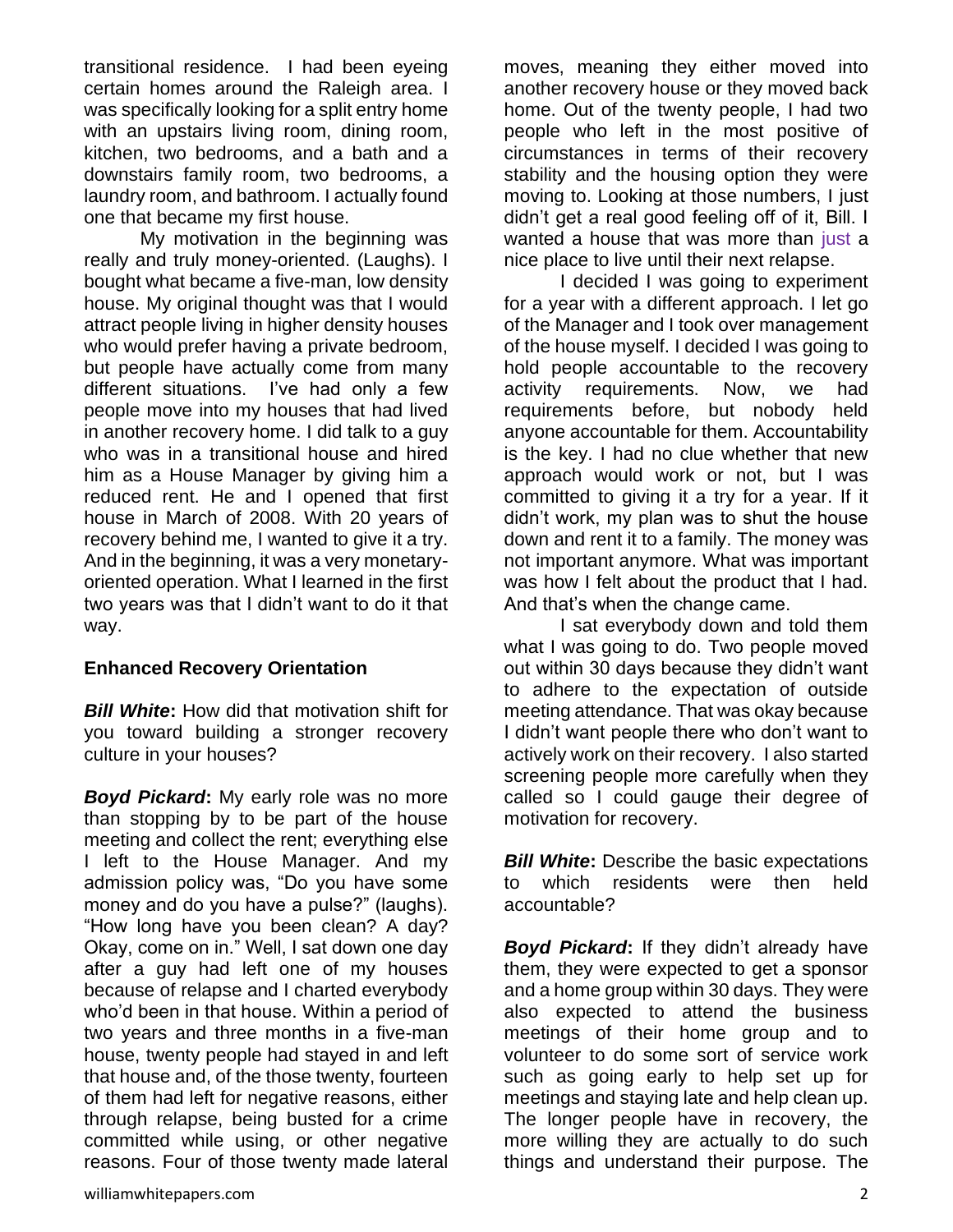newbies have to be encouraged to be involved in such activities. As long as people know what to expect, if I'm really crystal clear on the requirements, before they even walk through the door, then they know what is expected of them and they are more likely to follow through on it.

*Bill White***:** Did your expectations for the length of abstinence change as you tightened admission requirements?

*Boyd Pickard***:** Yes, I have a standard thirty days policy right now. You have to be thirty days without any substance in your body. I made that stipulation because I wanted to avoid somebody relapsing in another recovery home and then calling me up the next day wanting to get into mine. I just said no, but I've gotten to a point where I am primarily taking people with much longer periods of recovery. The short-timers are more intimidated by the expectations of my homes. I now look for men completing their six month commitment at the Fellowship Home or completing the requirements for completing the Healing Transitions program. I do not admit men who do not complete their commitments from these organizations. I support completing commitments.

*Bill White***:** You later started a Step Study process and the use of texting to connect people in your houses. Could you describe those efforts?

*Boyd Pickard***:** In about 2000, I wanted to make the weekly house meeting more recovery focused. What we had been doing was going around the room, myself included, talking about what we had done to support our recovery that week, what kind of problems, if any, we had faced and how we had managed them. Our focus was on how to move from the problem to the solution and in offering each other suggestions. At the time I took over the house meetings, a friend of mine had written these wonderful Steps and Traditions study guides for his NA sponsorship network. So one night, I proposed that we use these guides for discussion in our weekly meetings. This took

the meetings to quite another level. Each week, we would read a Step or Tradition and then discuss the questions posted in the Guide. They would do the assigned reading each week and do the workbook on their own time and then we'd go through the questions and discuss them in our meeting. This brought a new element of recovery into the house; it helped shape an atmosphere of recovery. These days, I tell them, "Look, dude, I'm all about recovery, okay? If you're doing the deal with recovery, I will be patient with you and we can deal with anything that comes down the pike. But you've got to be doing your part in recovery." That's really the way I feel about it now.

*Bill White:* Now, tell me how the texting works.

*Boyd Pickard***:** I introduced that in late 2013. To stay in my homes, you are now required to text your housemates when you go to a meeting or when you do something recovery-oriented, like talk with your sponsor or go to a convention. I'm included in that, so I text everybody else to let them know what I'm doing that is recovery-oriented. I don't ask these guys to do anything that I don't do except that I do not attend as many meetings as they do per week. We set up a group text on each resident's phone and coach people through group texting if they are not familiar with it. Bill, I did this because most of the guys get up, go to work, come home, take a shower, and go back out to a meeting. A lot of these guys don't really even see their housemates until either the weekend or at the house meeting, and they often had no idea what each other are doing in terms of their recovery support activity. The texting helped connect people within the house more closely and to forge a more cohesive recovery culture. And it adds another element of accountability to the equation. The guys now like it, and I'm not about to change it.

*Bill White***:** I've also heard you talk about the value of having some people in longer recovery within each of the houses.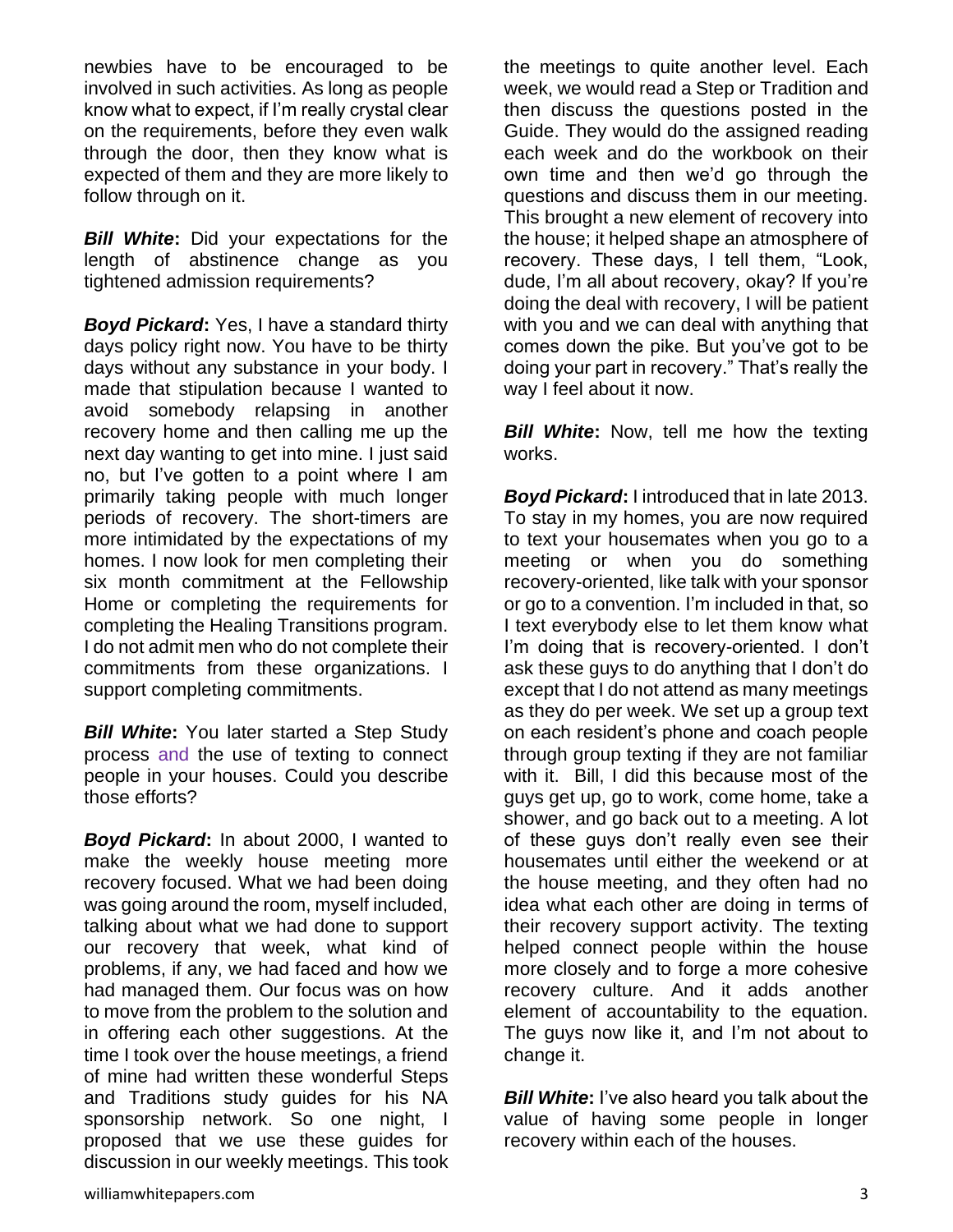*Boyd Pickard***:** Yes, I've been real fortunate in that regard. In my first house, I actually had one guy who just moved out two days ago but he had been there for six years. John has the dream of getting involved with some transitional homes, and so he's found some investors and they've rented a couple houses around Raleigh, which I think is great. John and another man, Matt, also in long-term recovery, have been extremely valuable assets in bringing recovery maturity and support for guys coming in with a few weeks or months. I've got one guy in the second house that I bought, Ricky, who's got fourteen years and is an incredibly valuable asset for that home. Ricky loves talking to the younger guys as a way of giving back.

*Bill White***:** That challenges the stereotype that some people have that people are coming straight off the streets into recovery residences. You've got people with substantial periods of recovery stability.

*Boyd Pickard***:** I do. There is definitely a need for places where people can initiate recovery and become part of the recovery community, but lately, I have been looking for folks who are further along in their recovery. I'm also looking for people who are motivated. You've got to have a job. I like people that have their own transportation. Out of the thirteen people, I have only two people who use public transportation and I'm getting ready to rent to another guy who will be using public transportation and his friends to go to meetings. I like to have a mix of recovery time in each house. If there are enough strong people in a house to help them along, then I'll take a person with less recovery time.

*Bill White***:** What is your policy or response to any alcohol or drug use by individuals in the homes?

*Boyd Pickard***:** If somebody uses or drinks, they have to leave the house. It is a definite termination of privileges there at the house. Now, you have the right to re-apply after 30 days, and we have had two situations before where the person came to us and said that they had drank. It wasn't that I caught them; they came and brought it to the table, and, because of their honesty with that situation, we actually ask them to move out for two weeks and that if they wanted to move back in, they could. Both of them eagerly wanted to do that. I looked at it this way: if you're honest enough to bring this to the table, we'll work with you. The house was the one who voted to amend that particular rule. It's been a long time since I have had someone leave one of my houses due to relapse. I do have random drug tests that I use when I notice behavior that is not recovery-oriented. But, the guys I have are great, and you can tell when things are amiss.

*Bill White:* What is your policy or philosophy on length of stay?

*Boyd Pickard***:** I'm still kind of developing that. Originally, I didn't have to worry about length of stay because everybody was running through pretty quickly. But I've got John who just moved out; he was my longterm guy. He had been there for six years and then my next long-term person is Matt right now who's coming up on three years. There's a part of me, Bill, that thinks two years is an ideal time period. Most folks by then will get into a situation where they will have improved their earning power and can afford a better place. But I've recognized that there is a need for a nice, safe place to live without any length of stay restrictions so I have not made any official policy on length of stay.

#### **Community Relationships**

*Bill White***:** Boyd, you mention Healing Transitions. When you move toward this increased recovery-orientation, did the relationship with local treatment providers like Healing Transitions or Recovery Communities change?

*Boyd Pickard***:** It really did, Bill. I started actively seeking clients from the Healing Transitions. I got in touch with the Transitional Coordinators there and invited them over to take a look at the houses Mrs.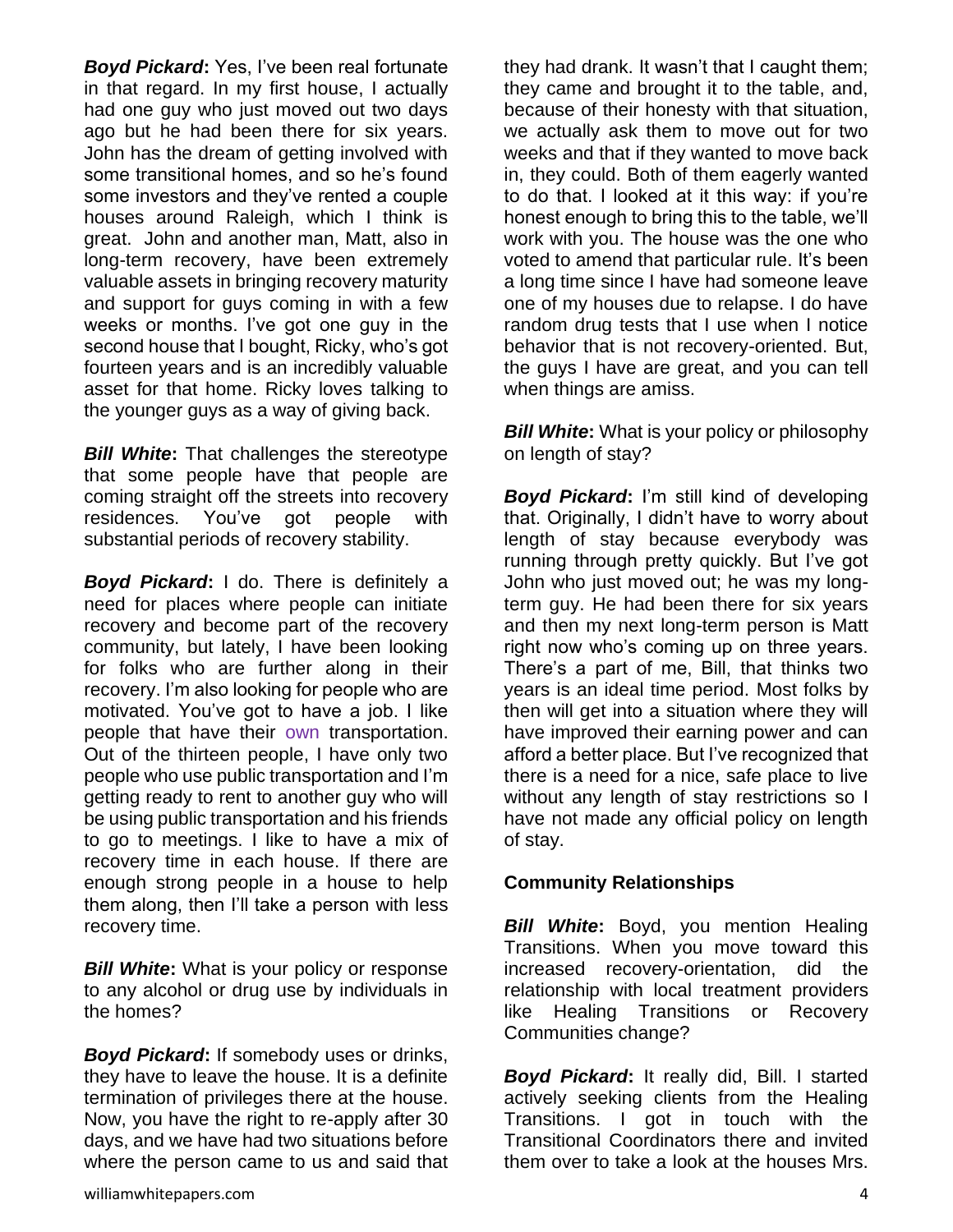Barbee came by and viewed the houses and the policies. I was later invited to do a presentation for people that are getting ready to transition out to let them know about the facilities that I have. I also got involved with the Fellowship Home of Raleigh, which has a limited six-month minimum stay, and talked to the Director about how my homes could be a resource for some of his clients. He also invited me to come over and do a presentation, and I have done two presentations to date. My houses are much more closely connected to these other programs today.

## **Current Status of the Homes**

*Bill White***:** Could you review how many homes you have and the current capacity of each?

*Boyd Pickard***:** Sure. I still have very low density homes. I have two homes that have five single bedrooms in them. Everybody has a single private bedroom and these five-man houses will remain only at that capacity. And I have another rental house that I have turned into a recovery home that is a threeperson house.

*Bill White***:** How would you describe the neighborhoods in which your homes are located?

*Boyd Pickard***:** Both of the neighborhoods are mixed ethnically, with a mix of permanent residents and rental houses. They are transitional but safe neighborhoods, and you won't see anybody slinging dope on the corner. I've got two of my houses side by side in a neighborhood of Caucasians, African-Americans, and Latinos. We have had very good relationships with our neighbors.

*Bill White***:** Did you run into any local zoning problems or NIMBY issues when you first selected those sites?

*Boyd Pickard***:** I have not. In Raleigh, North Carolina, any housing with over four people unrelated by blood requires a Supportive

Housing Residence Permit. It requires paying a large initial fee and complying with certain standards. For example, there cannot be another supporting housing residence within 375 yards or a thousand feet and you have to provide off-street parking, which I've done on all my residences as part of the improvements I've done to the properties.

**Bill White:** Boyd, were there any other state licensing or other regulation issues that you had to address when you opened the homes?

*Boyd Pickard*: No, and I've talked with other people that are in this same business and none of them have faced any federal or state licensing issues. There have been some legal challenges in North Carolina based on accusation that homes were housing more people than allowed, but both cases I am aware of were judged in favor of the recovery homes.

*Bill White***:** How would you describe the rent arrangements with the people who stay in your homes?

*Boyd Pickard***:** Well, I rent by the week, Bill, and I also have a \$100 non-refundable deposit which is really an admission fee. I work with people on that if they don't have it so they can pay me \$20-25 a week until they've paid it. But I expect the rent in advance. I collect rent the night of the house meeting, and you pay for your room in advance. In one of my houses, I actually have three guys who pay me by the month. For instance, if you pay by the month, there are four months out of the year where there'll be five weeks payments, so those guys actually will pay more for those months. All the rest of the guys pay once a week. I pay for all the utilities and I also pay for lawn service. They have chores on the inside of the house, but nothing that they have to do on the house outside. Present rent is \$120- 125 dollars a week per person in the fiveman houses. Weekly rent in the three-man house is \$130.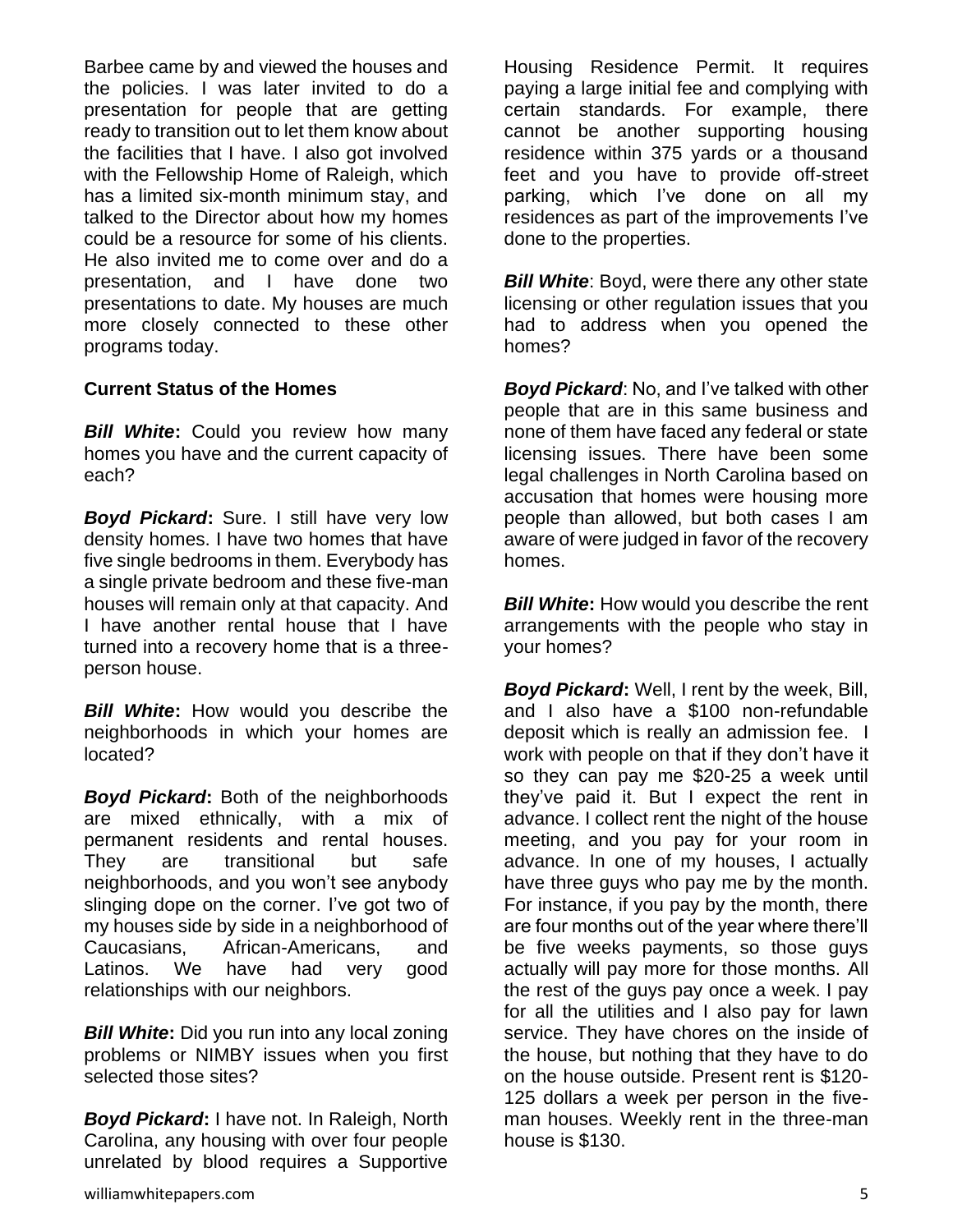*Bill White***:** I'm starting to see advertising for training for recovery home operators. Was any such training available in North Carolina when you started?

*Boyd Pickard***:** No, but I would definitely find it valuable, Bill. I've gone to the National Association of Recovery Residences (NARR) website and downloaded their standard for recovery residences. I think those standards have been a positive step forward.

#### **Closing Reflections**

*Bill White***:** As you look back on your experience to date managing recovery residences, what are some of the most important lessons you've learned?

*Boyd Pickard***:** One of the things I learned was that I really didn't need a house manager. What I need is a senior resident who can be a leader. That was one of the big things that I learned. The other thing that I learned is the importance of being crystal clear on expectations from the very beginning. I'm very clear on those, and everybody seems to accept those well. The other lesson that I've learned, Bill, is that I learn something from every person who comes and stays in my houses. That has always been the case, and it continues to be. I've learned to always treat these guys with respect and to realize that they're in their own process of recovery. I've also learned that everybody comes in with different skills in life. It is a challenge for me at times to try to meet them where they're at and remember where they're at instead of me having expectations that they should be further along. Since I've changed my philosophy on my primary goal for doing the houses, my goal now is to provide a safe recovery environment. The money that I make off the houses, I now reinvest back into the houses. Meaning that I keep the rooms painted, the exterior painted. I keep up the maintenance. I keep everything running. When I show the house to a potential client, I feel very good about the house. It's a place that I feel good about showing to somebody.

*Bill White:* Do you have any suggestions for other recovery home operators who might be open to making that transition toward increased recovery orientation within their homes?

**Boyd Pickard:** Every home operator can take the recovery activities (meetings, homegroup, sponsor, Step Study, texting) and incorporate any or all of those into their houses. The more recovery activities, the stronger recovery atmosphere. Each home operator will have to make a decision whether they're willing to put the work in to assure accountability for recovery activities. That's the key. I am willing to hold the folks in my homes accountable. Simple as that. (Laughs) I want to put my best foot forward and create an atmosphere that supports recovery. To do that, I'm going to have to set the stage and I'm going to also have to set the example. I've got 28 years clean, these guys still see me at meetings, they know I call my sponsor every week, they know I have a home group, and they know that I am the Treasurer of my home group. They also know I do the NA history stuff. So, they see me involved in recovery. They see me around town. I see them. What I would tell other people, Bill, is to take whatever expectations you set and make everybody accountable for meeting those expectations. In my houses, they know upfront that I reserve the right to give somebody a twoweek notice if I don't feel like it's a good fit. They know this coming in and they're reminded of it every now and then. You're not going to get perfect attendance all the time if that's a set expectation. If somebody misses the expected number of meetings one week, that's not a big deal, but it's what they do the next week that's then important. If I see the pattern starting to change, I'll remind someone we agreed upon four meetings, but here's what you're doing and I need you to step it up. If you don't, then maybe this is just not the place for you. It's